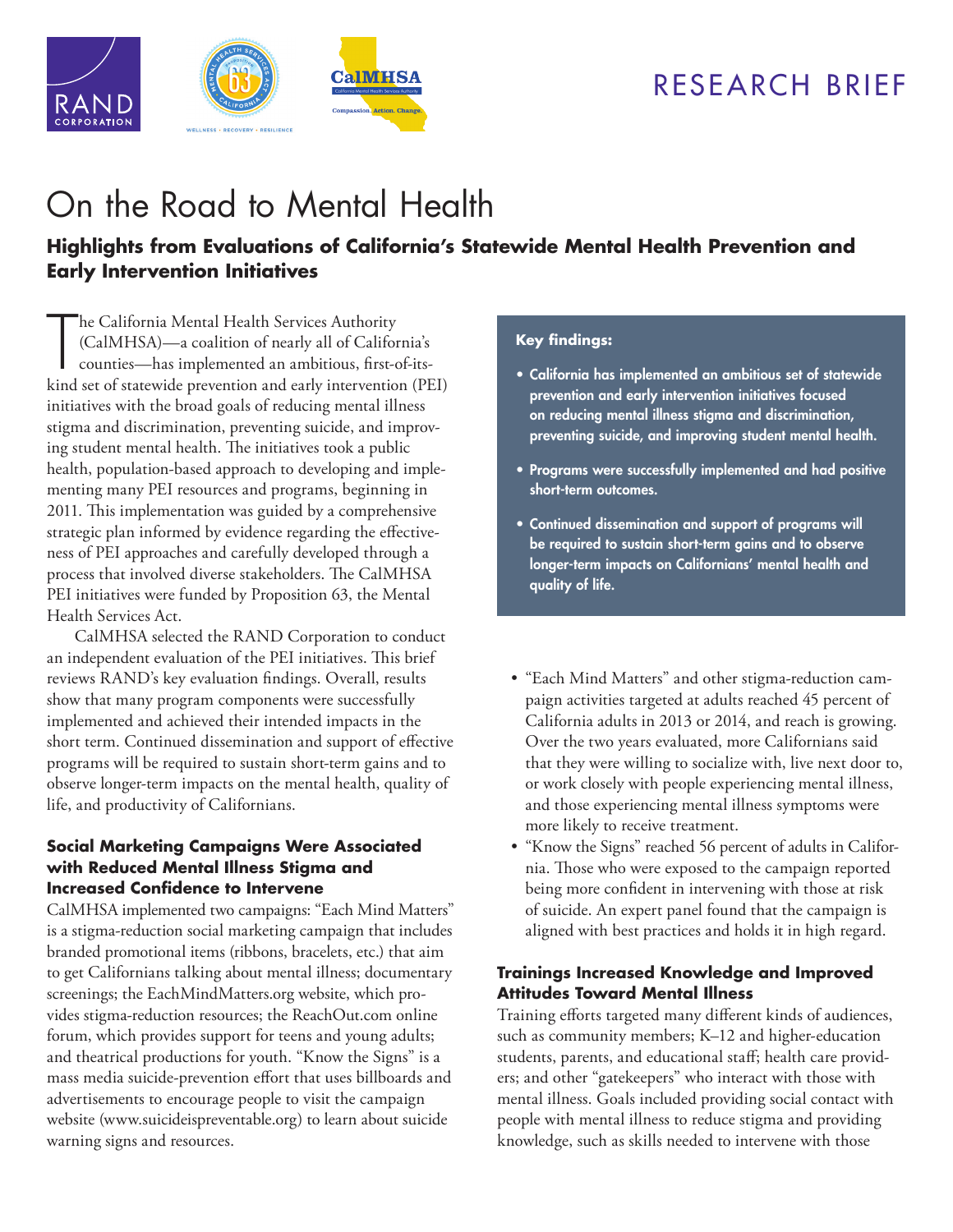with mental health needs. For instance, one program trained individuals to deliver Applied Suicide Intervention Skills Training (ASIST), who in turn trained gatekeepers—those whose jobs may put them in a position to interact with people at risk for suicide—in how to recognize and help those at risk. RAND observed some ASIST training sessions and found that new trainers demonstrated high fidelity to the prescribed training. Tens of thousands of trainings were conducted, with positive results, including the following:

- Participants in educational training programs conducted by the National Alliance on Mental Illness reported immediate improvements in knowledge about mental health and attitudes toward people with mental health challenges, including greater willingness to socialize with, live next door to, and work closely with individuals with mental illness.
- Other training programs aimed at reducing stigma and discrimination, such as those carried out by Mental Health America of California and Disability Rights California, similarly influenced a variety of stigma-related attitudes, beliefs, and intentions among attendees.
- Attendees at educational trainings for faculty, students, and staff at the K–12 and higher-education levels reported improvements in their confidence to refer and intervene with students who appeared to be emotionally distressed.

## **Hotlines Provided Support to Those at Risk for Suicide**

CalMHSA invested in 12 suicide-prevention hotlines to support improvements in their reach and capacity. For example:

- One suicide-prevention hotline was created; one was rebranded to accept calls from a larger geographic region; three "warmline" services for noncrisis calls were created or expanded; and chat or text crisis support was created or expanded by three crisis centers.
- Live monitoring of 241 calls made to ten suicide-prevention hotlines showed that those answering the calls exhibited predominantly positive behaviors with callers and that 43 percent of callers experienced reductions in distress, as measured by an objective rater, over the course of the calls (the remainder did not experience any change or were not in distress at the beginning of the call).

## **PEI Programs Had a Positive Return on Investment**

The evidence suggests that some PEI programming not only pays for itself but also yields money back to the state, when future economic benefits are projected.

• The training of ASIST trainers was projected to prevent suicide attempts and deaths and return money to the state through averted Medi-Cal health care costs and increased state income tax revenue.

- Distressed individuals who were exposed to the "Each Mind Matters" campaign were more likely to seek treatment, which should produce a positive return on investment for the state in terms of higher productivity and employment.
- PEI programs in California's public universities and colleges are projected to increase engagement in mental health treatment and thus increase graduation rates, in turn leading to higher lifetime earnings and a high return on investment to the state.

## **Evaluation Findings Enhanced Understanding of California's Mental Health PEI Needs and Priorities for Ongoing Intervention**

Although CalMHSA's programs have made a great deal of progress thus far, there is an ongoing need for mental health PEI efforts in California. RAND's evaluation identified areas in which continued, targeted efforts are needed:

- Mental illness stigma and discrimination remain widespread. Among those who have recently experienced symptoms of mental illness, more than two-thirds would definitely or probably hide a mental health problem from coworkers or classmates, and more than one-third would hide it from family or friends. Nine out of ten of those who reported a mental health problem in the past year reported experiencing discrimination as a result.
- Asian American adults reported relatively high levels of stigmatizing attitudes toward individuals with mental illness and low rates of mental health treatment.
- Latinos were also in relatively high need of efforts to reduce mental illness stigma. In particular, Latinos with mental illness who primarily speak Spanish need encouragement to get into treatment.
- Young adults hold some of the least-stigmatizing attitudes toward mental illness and are more likely to know someone with mental illness, but they are less likely to feel that they know how to help, suggesting the importance of programming that educates this group about how to be supportive and how to connect people to the resources that they need.
- The highest suicide rates are in California's rural counties in the northern region, but the burden, measured by the number of lives lost to suicide, is highest in the morepopulous southern counties, suggesting that suicide prevention approaches need to focus on the entire state.
- One out of five higher-education students reported probable serious psychological distress, and high numbers of students reported impairment in academic performance associated with anxiety or depression. However, four out of ten highereducation faculty and staff did not know how to help connect distressed students to the services that they needed.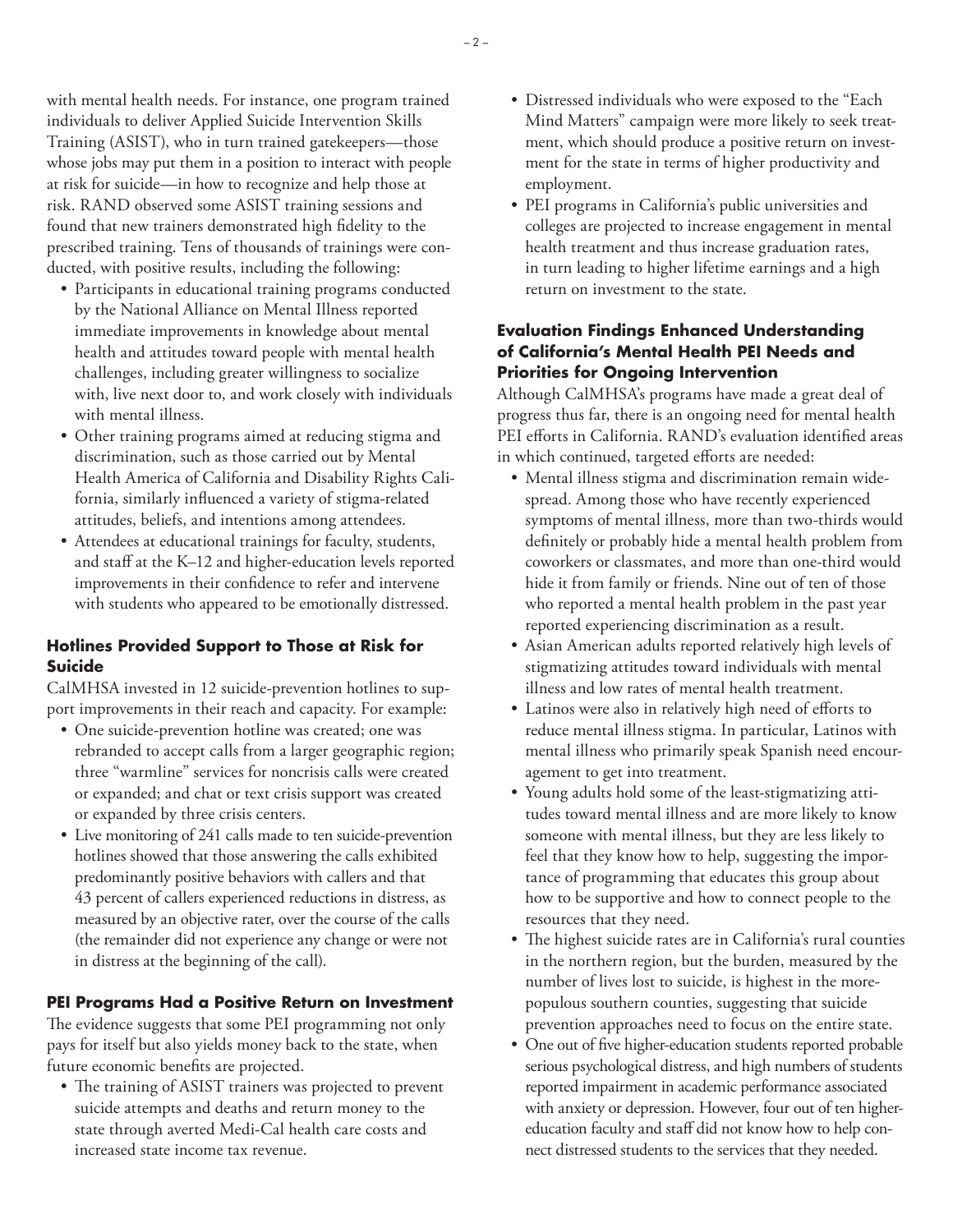• On campuses that are perceived to be supportive of mental health issues, rather than stigmatizing, students were over 20 percent more likely to receive treatment.

#### **Summary and Considerations for the Future**

RAND's evaluation of CalMHSA's statewide PEI initiatives to date shows that extensive programmatic capacities and resources were successfully developed and rolled out. Implementation included dissemination of two major social marketing campaigns, numerous trainings throughout the state, distribution of extensive online and print materials, and regionally tailored improvements in hotline capacity.

The evaluation examined short-term impacts of key program activities and generally found that individuals reached by programs showed changes in attitudes, knowledge, or behavior consistent with the intent of the program. Furthermore, the reach to target audiences was impressive, given the relatively short period over which the programs were developed and implemented. For some program activities, RAND used evaluation findings and prior literature to project future societal benefits and costs; these simulations suggest a positive return on California's investment in the PEI programs, even under conservative assumptions.

Statewide PEI programs provide an important opportunity for California to move toward a comprehensive population-based public health approach to mental health, as recommended by the Centers for Disease Control and

Prevention and the President's New Freedom Commission on Mental Health. To inform planning and improve PEI programs over time, ongoing population surveillance and performance monitoring are essential. Public health literature and experience suggest that coordinated and sustained PEI efforts over several decades are often required to substantially effect changes in public knowledge, attitudes, and behavior and create shifts in social norms and institutions that improve health (e.g., regarding HIV/AIDS, cigarette smoking, and mental illness stigma).

The CalMHSA statewide PEI initiatives represent a first step toward a strategic and effective public health approach to mental health in California. RAND's evaluations of these initiatives so far has found that many programs show promise toward achieving the initiatives' broader goals, and the evaluations have highlighted several important targets for outreach and education in California's diverse communities. However, RAND evaluators suggest that California's progress toward broader goals—including reducing suicide, improving early receipt of needed services, reducing discrimination, and avoiding some of the negative social and economic consequences associated with mental illness will require a long-term commitment to a coordinated PEI strategy that is continuously informed by population needs, evidence regarding promising and best practices, and indicators of program performance and quality.